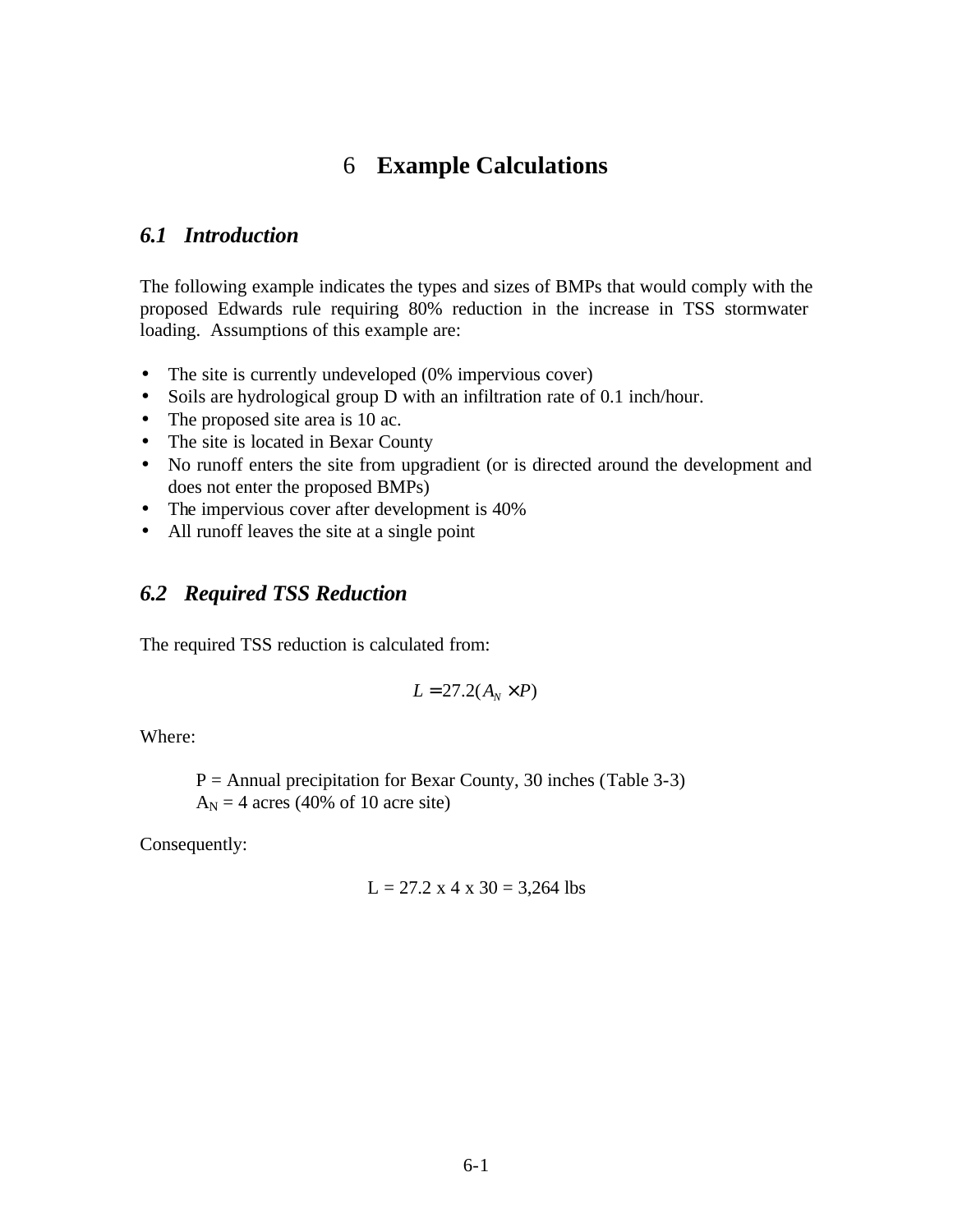### *6.3 Example Capture Volume Calculations*

#### 6.3.1 Retention/Irrigation

Assume that retention/irrigation is the BMP selected for treatment of the stormwater runoff. The maximum load reduction for this type of BMP is calculated from:

$$
L_R
$$
 = (BMP efficiency) x P x (A<sub>I</sub> x 34.6 + A<sub>P</sub> x 0.54)

Where:

BMP efficiency  $= 1.0$  $P = 30$  inches (Table 3-3, Bexar County)  $A<sub>I</sub> = 4$  acres (40% of 10 acre site)  $A_P = 6$  acres (60% of the site)

Consequently:

$$
L_R = (1.0)
$$
 x 30 x (4 x 34.6 + 6 x 0.54) = 4249 lbs

Note that this calculation assumes that runoff from the entire 10 acres is directed into the BMP. The drainage system can be configured so that only the impervious portion of the site is conveyed to the BMP. In this case,  $A<sub>I</sub>$  and  $A<sub>P</sub>$  would refer specifically only to those areas draining to the BMP.

The next step is to calculate the fraction of the annual rainfall that must be treated to achieve the required 80% reduction from:

$$
F = L/L_R
$$

Where:

 $F =$  Fraction of the annual rainfall treated by the BMP  $L_R$  = Load removed from Step 3 calculation (4249 lbs)  $L =$  Required load reduction from Step 1 (3264 lbs)

Consequently:

$$
F = 3264/4249 = .77
$$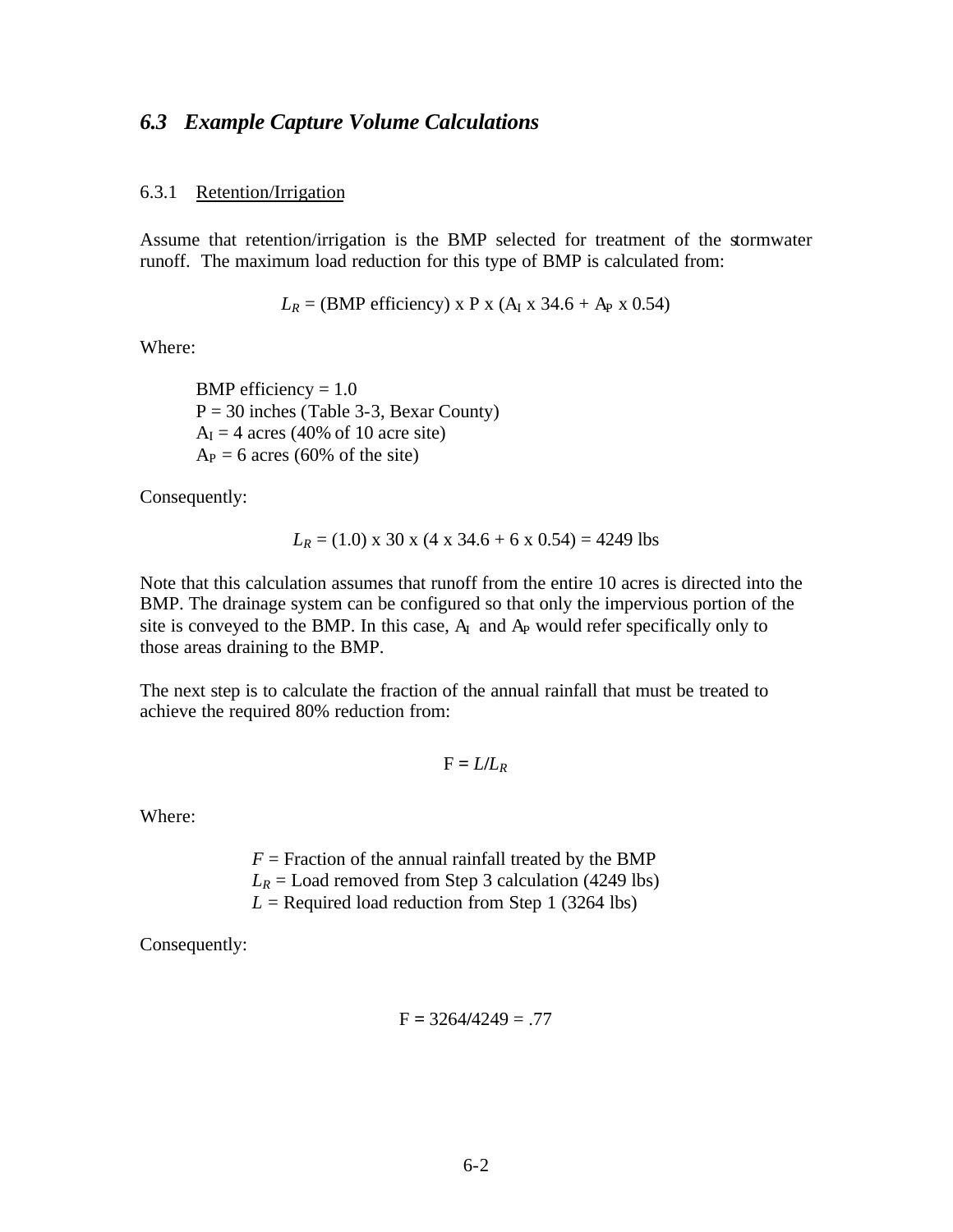From Table 3-5, one can see that 0.77 corresponds to a rainfall depth of 0.97 inches. Next, the runoff coefficient for the site must be calculated using the relationship shown in Figure 3-12 and presented in Equation 3.11.

$$
Rv = 1.72(0.4)^3 - 1.97(0.4)^2 + 1.23(0.4) + 0.02 = 0.31
$$

These values are used to calculate the water quality volume (WQV) by:

WQV = Rainfall depth x Runoff Coefficient x Area =  $(0.97/12)$  x 0.31 x (10 x 43560)

$$
= 10,915
$$
 ft<sup>3</sup>

The area required to irrigate this volume is calculated as:

$$
A = \frac{12 \times V}{T \times r} = \frac{12 \times 10,915}{30 \times 0.1} = 43,661 \, \text{ft}^2
$$

In this example, 60% of the 10-acre site is pervious area (landscaping, etc.), which is equivalent to  $261,360$  ft<sup>2</sup>. Therefore, there is sufficient area on the site for the irrigation system. Ideally, the irrigated area should include as much of the pervious area as possible to provide more effective use of the retained runoff.

#### 6.3.2 Sand Filter System

Assume that a sand filter is the BMP selected for treatment of the stormwater runoff. The potential load reduction is:

$$
L_R
$$
 = (BMP efficiency) x P x (A<sub>I</sub> x 34.6 + A<sub>P</sub> x 0.54)

Where:

BMP efficiency  $= 0.89$  $P = 30$  inches (Table 3-3, Bexar County)  $A<sub>I</sub> = 4$  acres (40% of 10 acre site)  $A_P = 6$  acres (60% of the site)

Consequently:

$$
L_R = (0.89)
$$
 x 30 x (4 x 34.6 + 6 x 0.54) = 3782 lbs

The next step is to calculate the fraction of the annual rainfall that must be treated to achieve the required 80% reduction from: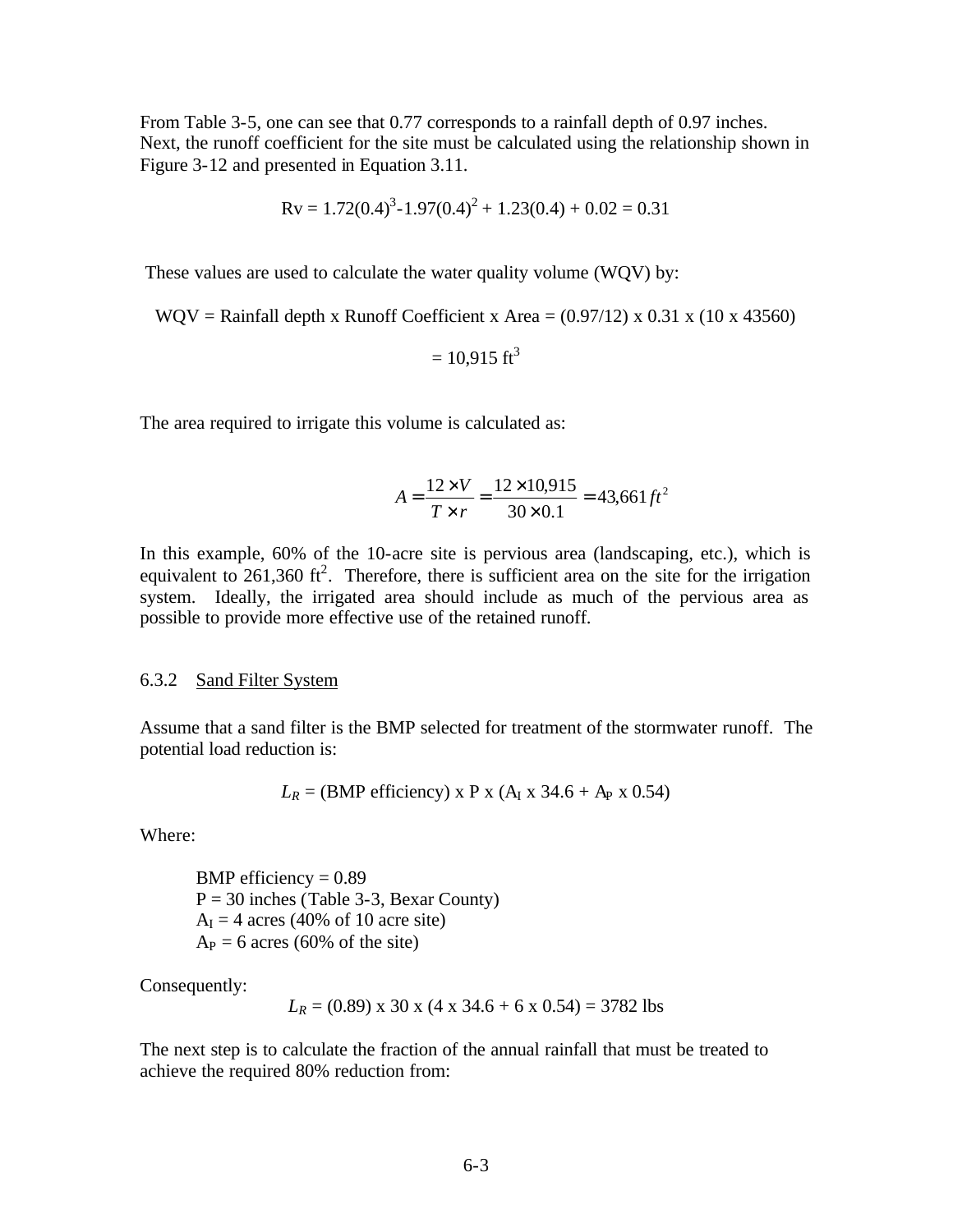$$
F = L/L_R
$$

Where:

 $F =$  Fraction of the annual rainfall treated by the BMP  $L_R$  = Load removed from Step 3 calculation (3782 lbs)  $L =$  Required load reduction from Step 1 (3264 lbs)

Consequently:

$$
F = 3264/3782 = .86
$$

From Table 3-5, one can see that 0.86 corresponds to a rainfall depth of 1.46 inches. Next, the runoff coefficient for the site must be calculated using the information presented in Figure 3-12 and Equation 3.11.

$$
Rv = 1.72(0.4)^3 - 1.97(0.4)^2 + 1.23(0.4) + 0.02 = 0.31
$$

These values are used to calculate the water quality volume (WQV) by:

WQV = Rainfall depth x Runoff Coefficient x Area =  $(1.46/12)$  x 0.31 x  $(10 \times 43560)$ 

$$
= 16,429 \text{ ft}^3
$$

Therefore, the sand filter system must be sized to capture  $16,429 \text{ ft}^3$  of runoff.

#### 6.3.3 Combination Grassy Swale/Extended Detention

Assume that grassy swales are used for conveyance of stormwater to an extended detention basin. In this case, there are two BMPs in series and the sizing is dependent on the total efficiency of the system using:

$$
E_{\text{Tot}} = [1 - ((1 - E_1) \times (1 - 0.5E_2) \times (1 - 0.25E_3))] \times 100
$$

$$
E_{\text{Tot}} = [1 - ((1 - 0.7) \times (1 - 0.5(0.75)))] \times 100 = 0.81
$$

The potential solids removal of this combination is:

$$
L_R
$$
 = (BMP efficiency) x P x (A<sub>I</sub> x 34.6 + A<sub>P</sub> x 0.54)

Where:

BMP efficiency = 
$$
0.81
$$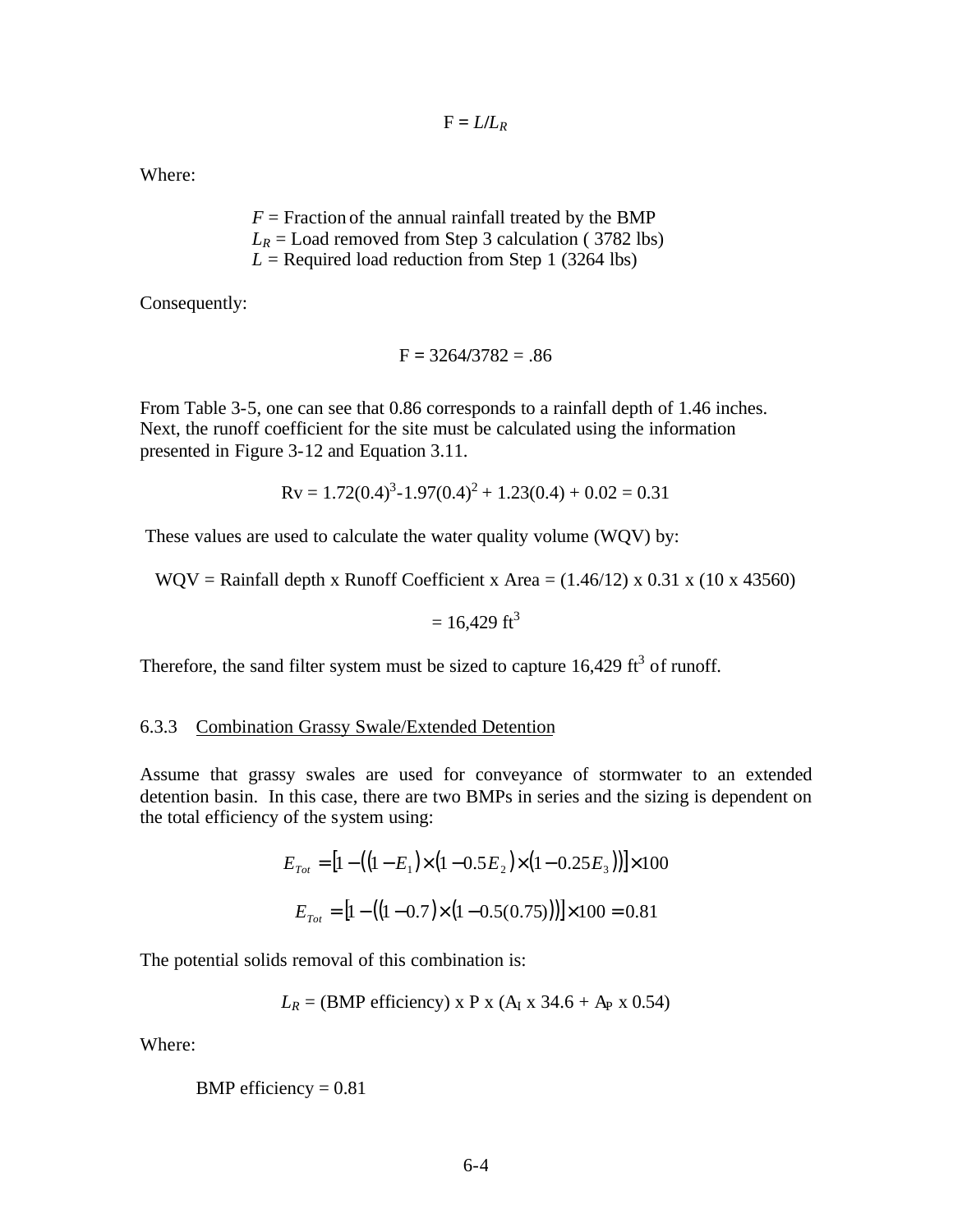$P = 30$  inches (Table 3-3, Bexar County)  $A<sub>I</sub> = 4$  acres (40% of 10 acre site)  $A_P = 6$  acres (60% of the site)

Consequently:

$$
L_R = (0.81)
$$
 x 30 x (4 x 34.6 + 6 x 0.54) = 3442 lbs

The next step is to calculate the fraction of the annual rainfall that must be treated to achieve the required 80% reduction from:

$$
F = L/L_R
$$

Where:

 $F =$  Fraction of the annual rainfall treated by the BMP  $L_R$  = Load removed from Step 3 calculation (3442 lbs)  $L =$  Required load reduction from Step 1 (3264 lbs)

Consequently:

$$
F = 3264/3442 = 0.95
$$

From Table 3-5, one can see that 0.95 corresponds to a rainfall depth of 2.60 inches. Next, the runoff coefficient for the site must be calculated using the information presented in Figure 3-12 and Equation 3.11.

$$
Rv = 1.72(0.4)^3 - 1.97(0.4)^2 + 1.23(0.4) + 0.02 = 0.31
$$

These values are used to calculate the water quality volume (WQV) by:

WQV = Rainfall depth x Runoff Coefficient x Area =  $(2.60/12)$  x 0.31 x (10 x 43560)

$$
= 29,257
$$
 ft<sup>3</sup>

Therefore, the extended detention basin must be sized to capture 29,257  $\text{ft}^3$  of runoff, while the swale is sized based on treating a rainfall intensity of 1.1 inches/hour.

#### 6.3.4 Wet Basins and Constructed Wetlands

Assume that a pond is the BMP selected for treatment of the stormwater runoff. The potential load reduction is:

$$
L_R
$$
 = (BMP efficiency) x P x (A<sub>I</sub> x 34.6 + A<sub>P</sub> x 0.54)